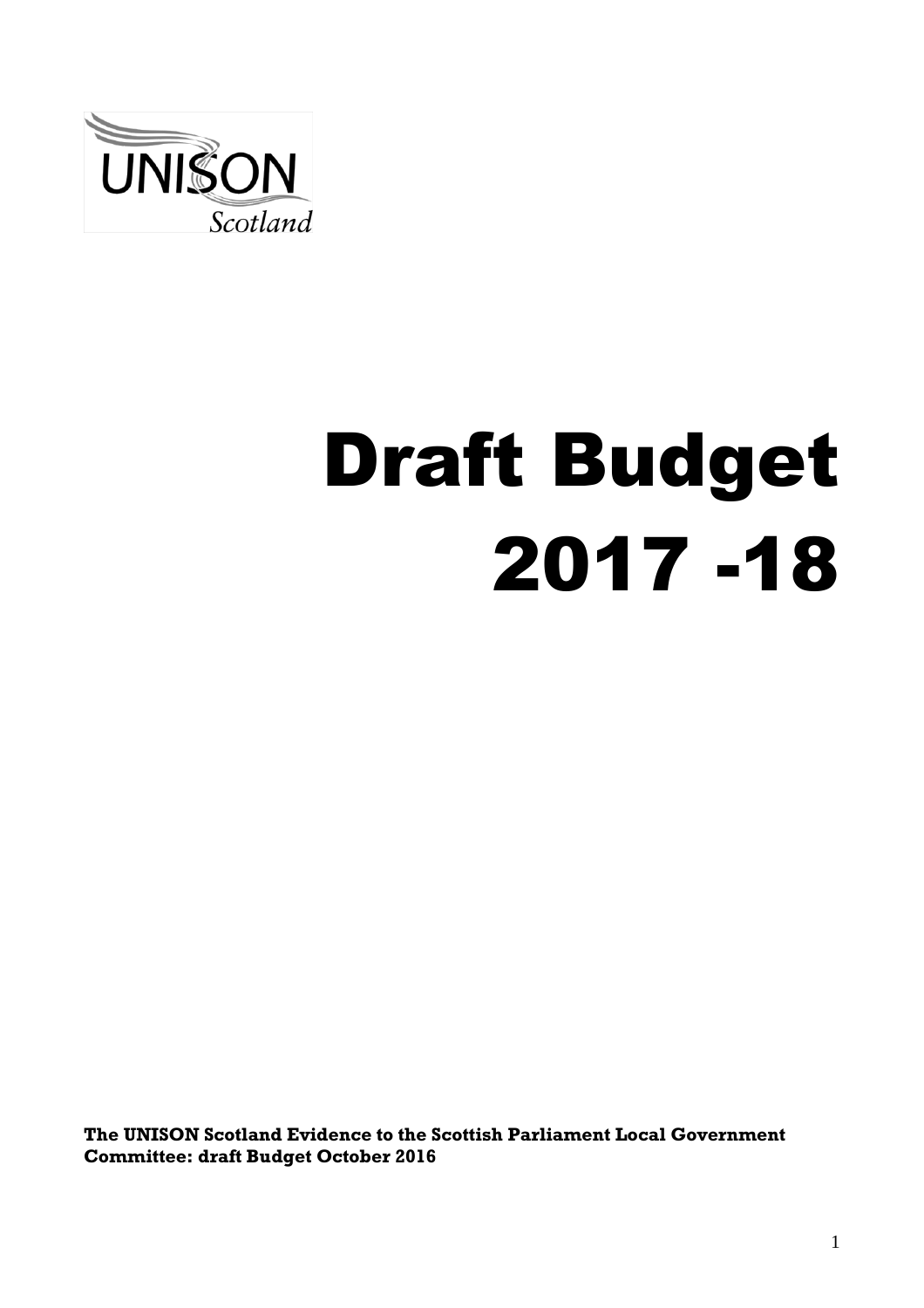# **Introduction**

UNISON is the largest trade union in Scottish public services. Our members deliver services, pay taxes and also have a wider citizenship interest in how services are provided and paid for. Members have a unique perspective on public service delivery meaning they can make a valuable contribution to the policymaking process. UNISON Scotland welcomes the opportunity to respond to the call for evidence from the Local Government and Communities Committee regarding the draft budget

#### **Evidence**

It is very difficult to respond to calls for evidence on a budget when there is so little information available. Our comments are therefore based on the Scottish government's statements and published programme for government and members' experience of recent local government budget cuts.

Public expenditure in Scotland faces year-on-year real term reductions, despite recent comments made by the UK Chancellor of the Exchequer stating that the end of deficit reduction targets we do not expect that there will be any substantial increases in public sector funding and therefore consequent increase in the block grant. Fortunately, going forward the Scottish government will no longer be tied to funding levels set via the Barnet formula, with around 40% of devolved expenditure funded via Scottish taxes. UNISON is calling on the Scottish government to use its powers to increase funding for local government.

So far the decisions made by the Scottish government mean that local government is bearing the brunt of the cuts to public sector budgets. While the Scottish budget has been cut by 5% local government budget have been cut by 11%. Of the 31,000 jobs cut (allowing for transfers) in the devolved public sector, a staggering 87% have been in local government.

UNISON has produced a range of [reports](http://www.unison-scotland.org/campaigns/public-works/damage/) in our 'Damage' series, which show that cuts are already impacting on the quality of services. While redundancy has been voluntary, work doesn't disappear and the remaining staff have had to take on extra work while services are salami sliced. This is no longer sustainable: Service levels and quality cannot be maintained without adequate funding.

The Christie Commission highlighted the need for public sector reform to be both bottom-up and to focus on prevention rather than cure. "Preventative spend" means that people avoid problems rather than treating them down road. This is how we will make savings on budgets like health, police, criminal justice and social work. Local government is the key delivery body for preventative services. Services like refuse collection, street cleaning, and environmental health directly ensure that we avoid ill health by removing the sources of disease from our communities sports facilities, parks, and allotments offer free or inexpensive routes for people to keep fit, active and healthy no matter their age or ability.

Local government also delivers direct health and care services. Housing is also a key health service. A decent safe secure affordable home is vital to both mental and physical health. Education one of the highest profile local government services. As well as teaching the subjects children need to pass exams and get jobs, schools deliver a range of health and relationships education. Schools are also the gateway to a range of other agencies which can support families like educational psychologists and social workers. Investing in local government is the best way to ensure we move to preventative spending and realise the promised long-term savings. This is about more than financial savings - lack of investment in preventative spending are ruining lives.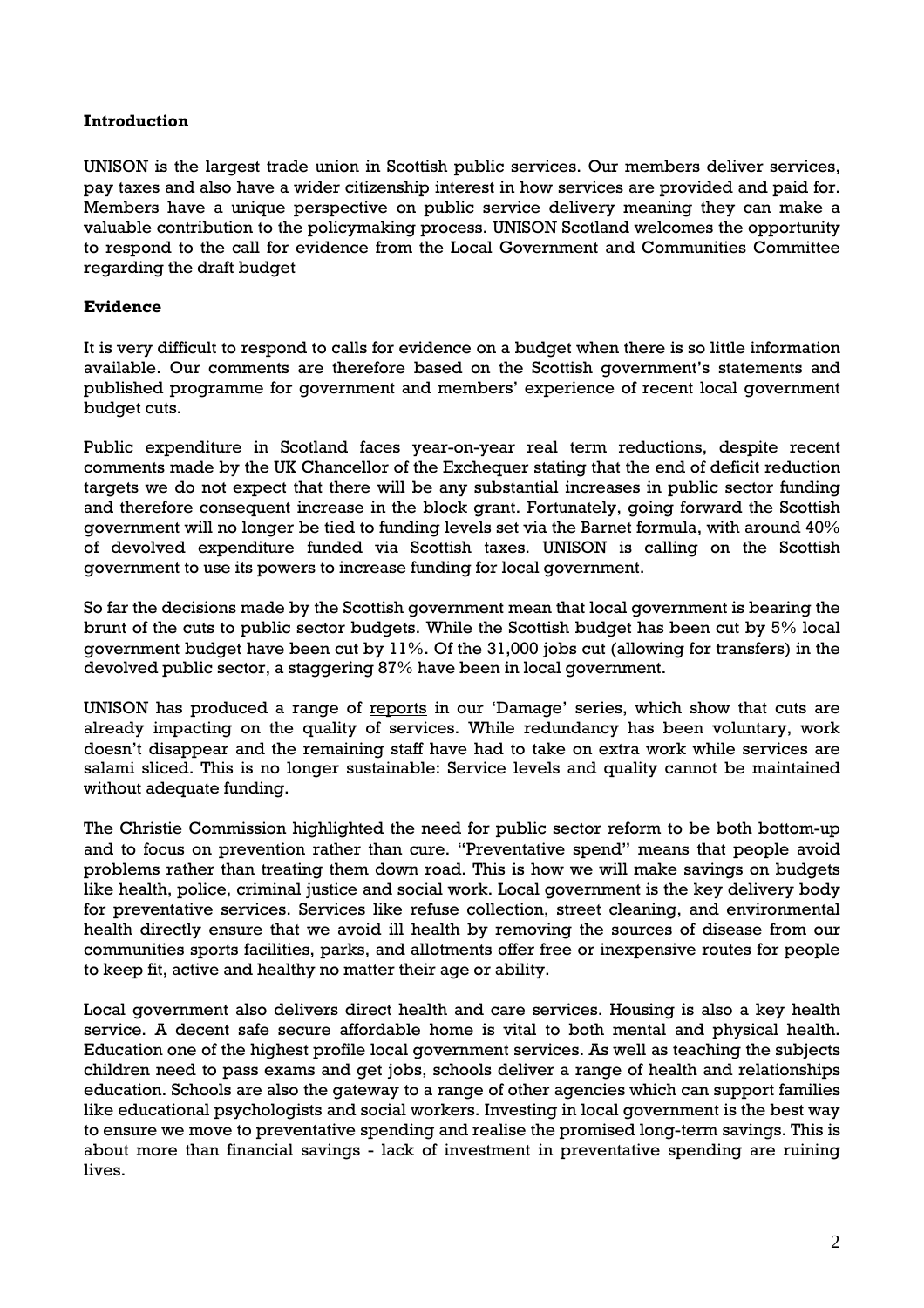#### **Question 1: We want to hear your views on the impact of budget reductions to date on local services, etc**

The Scottish budget has faced unprecedented cuts since 2010 and the outlook for the budget to 2020-21 is not encouraging. This year, Scotland's resource budget is around 5% lower in real terms than it was in 2010-11. While we need to await the UK Autumn Statement in November to see what a 'reset' for UK fiscal policy actually means – it is unlikely to mean an end to austerity. The Fraser of Allander Institute report (Scotland's Budget 2016) report suggest that the Scottish budget could be cut by between  $3\% - 4\%$  in real terms by 2020-21 and up to  $6\%$  – around £1.6 billion – under a worst case scenario. The Scottish Government has so far decided to make only a modest use of its new powers.

Despite this difficult financial position, the Scottish Government has announced plans to increase health spending by £500m more than inflation by the end of the parliament. It has also committed to maintain real terms spending on policing and has a flagship policy of doubling the provision of free childcare with a £500m price tag. We believe that the £500m substantially underestimates the real cost of delivery, unless the intention is to encourage a new race to the bottom in the quality of Early Year's and Childcare. The report says that delivering these commitments will require difficult decisions and a serious re-prioritisation of existing spending. This means that other 'unprotected' public services could face an average reduction of 10% to 17% (2.6% to 4.5% annually) in real terms by 2020-21.

Local government is likely to yet again face the brunt of the cuts. As an area of 'unprotected spend', the Fraser of Allander report suggests that the grant to local government could be reduced by around £1 billion on a like-for-like basis by 2020-21 – with increases in business rate and council tax income only partially offsetting these cuts. While welcoming the end of the council tax freeze UNISON believes the Scottish government proposals do not go far enough in reforming local taxation and will undermine local democracy. More detail is available [here.](http://www.unison-scotland.org/2016/09/19/changes-to-the-council-tax/)

UNISON has been conducting a range of surveys among our members assessing the impact of cuts on the services they are attempting to provide. The reports based on those surveys are available [here.](http://www.unison-scotland.org/campaigns/public-works/damage/) The reports all tell a similar story of salami slicing of budgets and reduced staff numbers leaving remaining staff under enormous pressure, trying to maintain services with fewer resources. The most recent report on care services is typical of our findings.

'We care, do you?' looks at the state of social care in Scotland and asks the staff who deliver the service to describe their experiences. The survey revealed:

• 9 in 10 (88%) said they were limited to specific times for client visits, with many reporting this was too short a period to properly cater to a client's needs.

• Four in five said they believe the service has been affected by budget cuts or privatisation with carers saying the emphasis was now on "quantity rather than quality".

• Over a quarter (26%) said they were not paid for their travelling time.

• Two thirds (66.5%) said they did not have anywhere to go between visits to have a meal, hot drink or toilet break.

• Nearly half (43%) said they worked longer than their contracted hours.

Across all the groups we have surveyed we see public sector workers struggling to get their jobs done, working unpaid hours to try to meet demand.

This is unsustainable: services can no longer be maintained at either the current level or range without adequate funding. Either funding increases or the services will stop.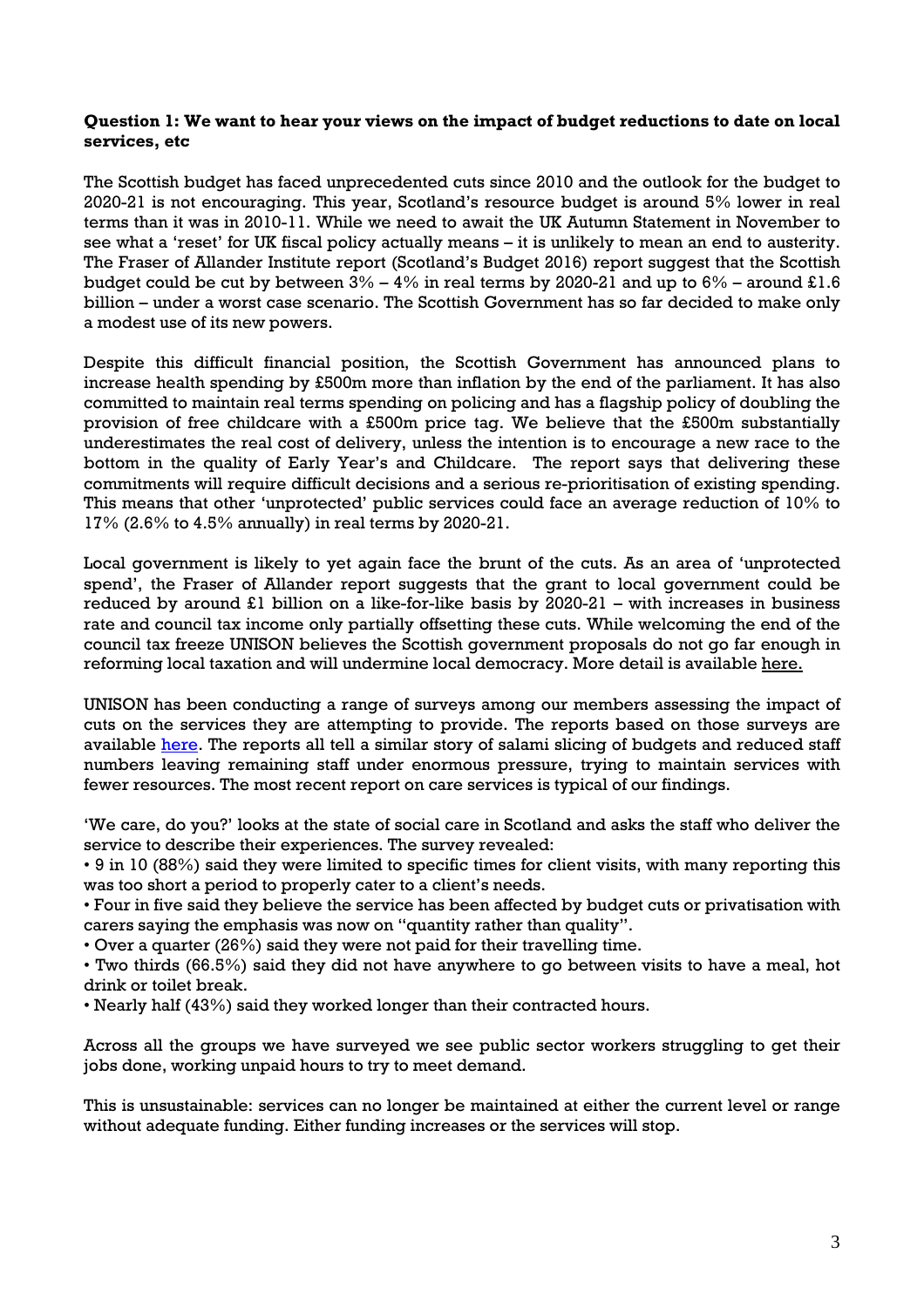#### **Question 2: We want to hear your views on the extent to which local authority spending decisions prioritise funding for policies that are likely to reduce in equalities.**

Local authorities have been managing the substantial cuts to their budgets by salami slicing services. Our Damage reports indicate that so far there has been little reorganisation/review of delivery - staff are just expected to try and cope with less resources. Local authorities are increasingly forced to focus on statutory services. Despite a lot of discussion there is very little sign of any movement towards preventative spending or that which would reduce inequalities. In fact the current funding cuts are increasing inequalities as it those on the lowest incomes who most rely on council services and cannot afford to purchase services elsewhere when council services are reduced or withdrawn. The increasing and/or introduction of charges for services also mean that those on the lowest incomes struggle to access services. While school meals are now free for P1-3 there are still many low income families just above the qualifying income threshold for free school meals who are now facing growing costs for school lunches for older children. School trips/outings are increasingly expensive leading to those cannot afford them missing out on educationally enhancing or confidence building activities fueling the attainment gap. Examples of increased charging we collated in 2014 are [here.](http://www.unison-scotland.org.uk/briefings/e-briefing_CouncilTaxFreeze_June2014.pdf)

These are just a few examples of the increased charges service users face. Increased and new charges vary from authority to authority: Other examples include bulk uplift of rubbish; resident's parking permits, attendance at day centres for elderly and disabled residents, and meals for housebound residents.

While personal care is free for those over 65 that is not the case for people living with disabilities who face mounting bills for social and personal care. Last year the [Herald](http://www.heraldscotland.com/news/13411724.Councils_face_a__care_tax__crisis_as_14_500_are_unable_to_pay_social_and_personal_care_bills/) highlighted a growing crisis as people go into arrears for bills for services they can't live with out.

UNISON is very supportive of the government's commitments to expand childcare and close the attainment gap, we are though concerned that the funding required to deliver these transformative policies has not been worked out fully. The budget announcements do not appear to be adequate to the tasks. Given that there is also no commitment (other than small tweaks with the council tax) to increase taxes to pay for these commitments these changes will have substantial impact on local authorities' ability to pay for other services.

Our **[briefing](http://www.unison-scotland.org/2016/01/14/briefing-71-why-we-need-local-government-to-deliver-good-health-jan-2016/)** outlines how local government plays a vital role in reducing the impact of and eradication of poverty and inequality. Warm words about tackling poverty and closing the attainment gap need to be matched with appropriate funding to deliver the services needed.

Public services should also play a vital role in fight poverty and inequality. As employers by paying decent wages and offering good terms and conditions to their own staff, by ensuring this through procurement for those working on their contracts and by modeling this behaviour to their employers. Job cuts in local government have clearly impacted on the livelihoods of those who have lost their jobs and in procurement in general and social care in particular lots more needs to be done to ensure those employed via public money are not living in poverty.

#### **Question 3: We therefore invite written evidence on how General Fund Balances are used by local authorities and in particular the extent to which the General Fund Reserves are being used being used to offset savings in the short to medium term.**

UNISON has engaged with local authorities encouraging them to review their reserves policies. Local authorities should keep reserves as part of long term planning and as a rainy day fund. We have pointed out that this is the very rainy day they have been preparing for. It appears that, excluding Orkney and Shetland Islands, councils have approximately £1.9billion in useable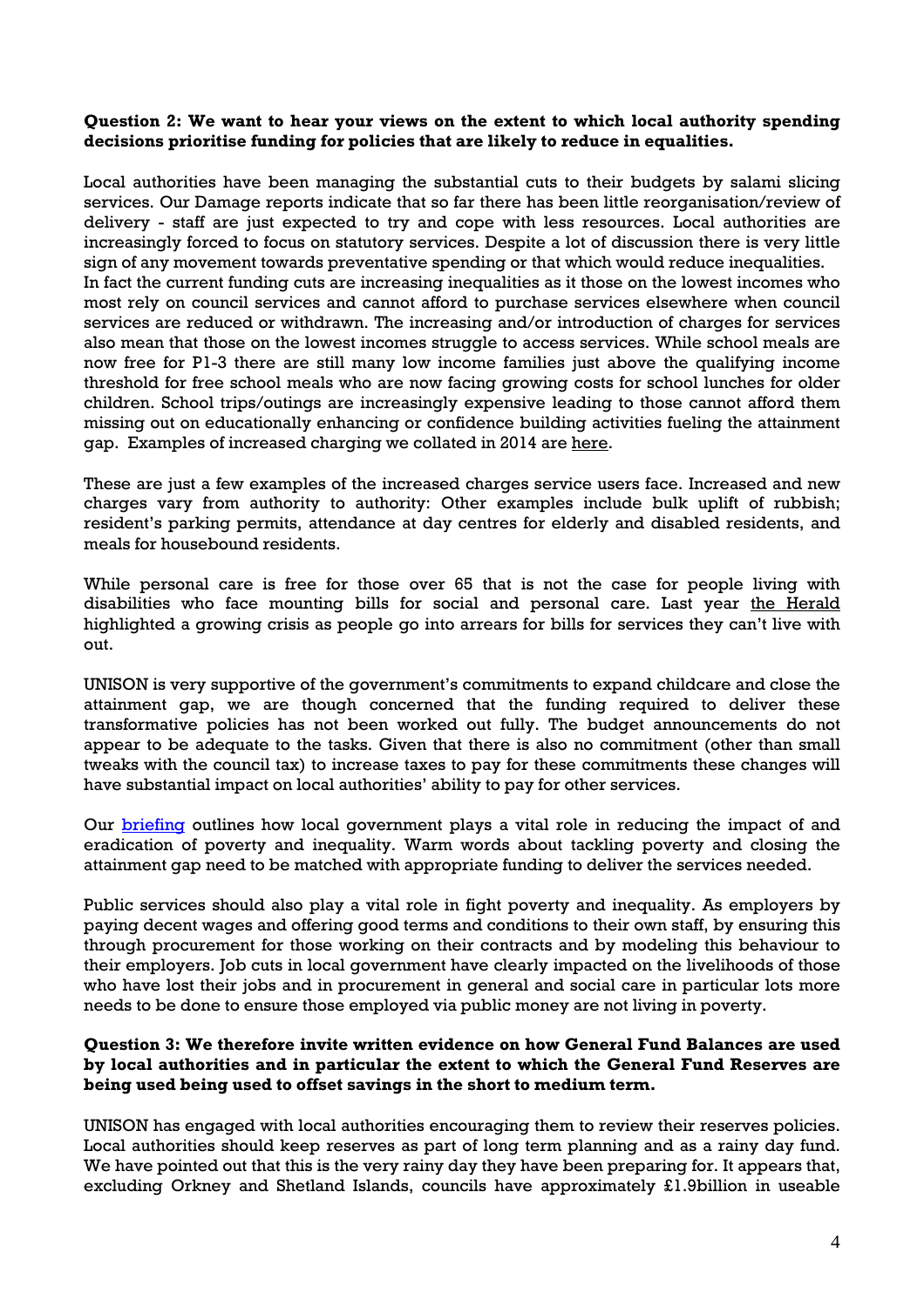reserves but only £375m in unallocated. Audit Scotland's overview of local government in 2016 indicates that councils have been increasing their useable reserves in recent years in anticipation of budget cuts. Thirteen councils planned to use reserves for day-to-day spending in 2015/16.

While we have encouraged reviews of and some use of unallocated reserves where appropriate we also accept that much of the wider reserve pool is necessary for unforeseen/unpredictable issues particularly as climate change leads to increased weather related events like flooding and landslides. There are also still possible equal pay liabilities. As Audit Scotland stated "using reserves to support day-to-day spend is unsustainable"

Reserves are part of prudential long-term financial planning. Local government needs sustainable, predictable long-term budgets to provide the services that people rely on locally. Widespread reserve reallocation is not the answer. The Scottish government needs to provide both adequate funding for local government and systems for local taxation which allow local government to adequately fund the priorities set locally by their citizens.

### **Question 4: What are your views on the range of local authority activities that should be considered 'local Government budget' as compared with funding that is provided elsewhere but which may support local government activities and outcomes?**

UNISON welcomed the end of ring-fencing of local government funding but that does not relieve the Scottish government of responsibility for both proper costing and then adequate funding for initiatives/programmes that it expects local authorities to implement. There needs to be much more openness and accuracy round the real costs running services and any additional programmes/duties that local authorities are expected to undertake.

The picture of local government budgets/funding has become increasingly Byzantine. For example, social care budgets being routed through the NHS. Politicians love to announce small pockets of funding for projects; they look as though they are getting things done but our members and local government services users can see that jobs and services are being cuts and no matter what spin the government tries with figures and funding streams it is clear that the amount of money available to local government to deliver services has been cut substantially.

Announced figures for projects also show little that indicates that they are based on any understanding of the costs of running the programmes that are being announced. Extending "free childcare" was announced in 2007 but research undertaken into the costings was only published in September 2016. Even following spend through local authority budgets is complex as no one budget header covers all the costs of a programme.

There are also a range of funding streams that provide grants which, while providing additional resources, take up a lot of time and effort to obtain by already overworked staff particularly in small teams. While there is lots of value in "good news" funding announcement for the politician making the announcement, having complicated grants based funding streams is costly to negotiate and can increase inequalities as it usually the best educated and connected that know about and how to obtain grants.

Also paying for day to day work doesn't attract the same interest in the media as the next "big idea", but the basic stuff is often the most important to the needs of service users. Some schools have benefited from funds set up for "green" projects, meaning it's easier to get funding for plants and raised beds in schools than get a classroom cleaned every day or get paints and pencils. On top of this teachers and head teachers are spending time applying for grants rather than on teaching. Where funding is also available through parent councils, like funds from third sector grant making bodies, then inequalities can also be increased as those parent councils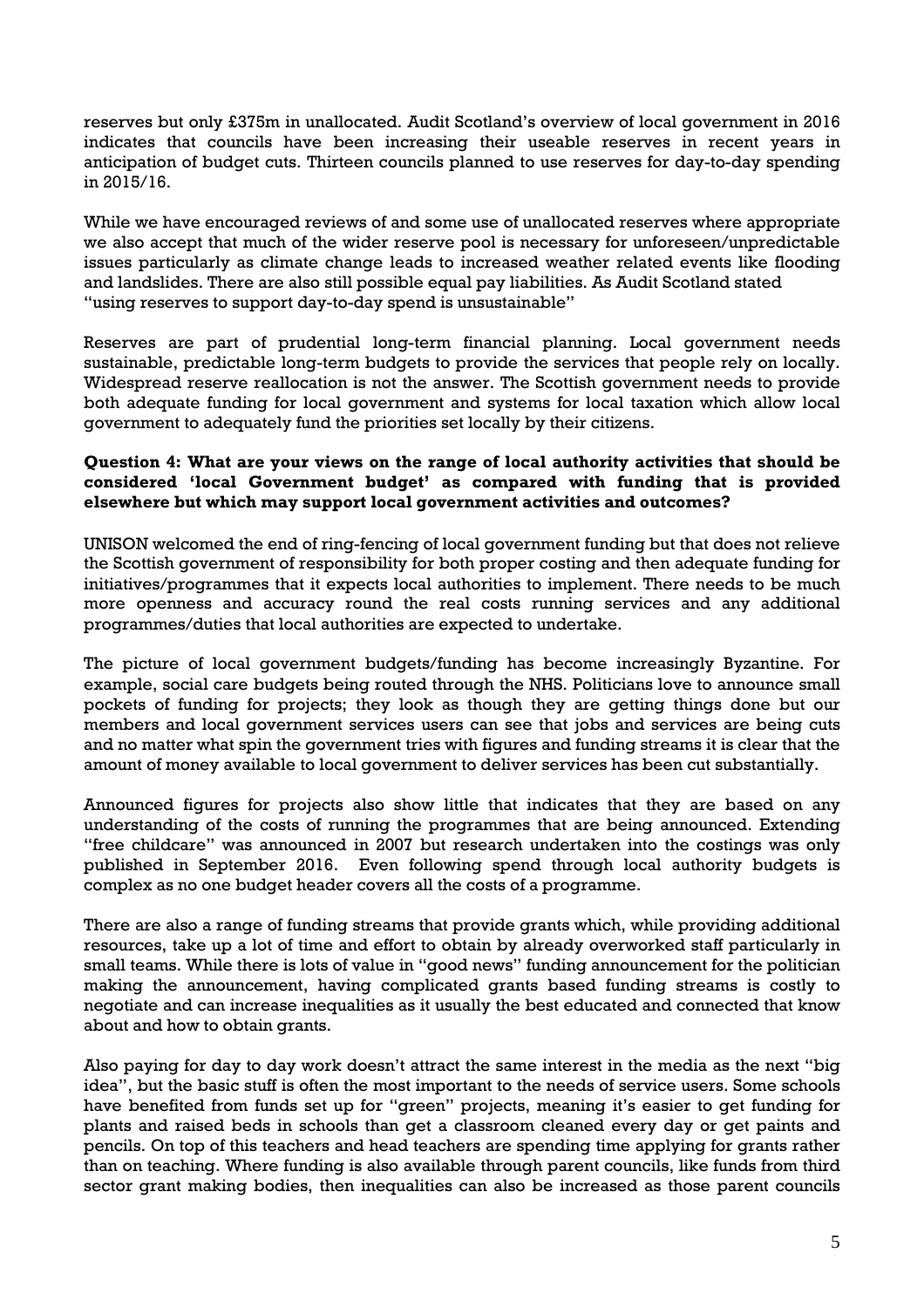where parents have the skills to successfully apply for grants can increase their already existing advantages by getting more funding for their children's schools.

Applying for funds costs more than just the time of the applicant, there is also the cost of those allocating the funds. It would be considerably more cost effective and efficient to have minimal ring fencing of funds from the Scottish government. Then allocations for national strategies could be tied to realistic costings with more powers for local government to increase its own budget, through a new progressive local property tax and an expansion of taxes/powers for local government.

# **Housing Supply Budget**

#### **Centrally managed funding programmes**

UNISON Scotland believes that investment in social housing – including specifically council housing - is the key to addressing Scotland's housing crisis. The scale of the crisis is simple to state: the latest figures show over 150,000 households on council waiting lists, over 10,000 households in temporary accommodation and almost 30,000 people assessed as homeless.

We have given a guarded welcome the Scottish government's announced increase in the target for 'affordable housing' to 50,000 over a five year period from April 2016 to March 2021, as it is at least a step in the right direction. However, we note firstly that this falls short of the widely agreed figure proposed by Shelter Scotland that the minimum number of homes required would be 12,000 each year over five years – a total of 60,000.

Also, only 35,000 of the target are planned to be on the social rented sector - this means that a substantial part of the housing supply budget will be going to subsidise the private housing market which has clearly failed to meet Scotland's housing needs over the recent decades.

We note that the upper limit to the price of houses in the private sector which can be sold and subsidised as 'affordable' housing has been £250,000 – this is not really affordable to many people who are in need of housing now. We also note that this limit, which has been subject to some criticism, will now be reduced in gradual steps to £175,000 by 2019. We believe that even with these reductions in limits it is questionable whether such housing is actually 'affordable'.

UNISON Scotland argues that the most cost-effective way to meet Scotland's housing needs would be to increase the funding going to social provision of housing – especially through local councils. Our paper 'Making Homes for a Fairer Scotland' in June 2013 outlined a new housing programme for Scotland which we believe is even more urgently required now. [http://www.unison-scotland.org/library/MakingHomesForAFairerScotland\\_June2013.pdf](http://www.unison-scotland.org/library/MakingHomesForAFairerScotland_June2013.pdf)

#### **Innovative financing and affordable housing**

UNISON Scotland is under no illusion about the constraints which the Scottish government faces. We have outlined our proposals for changes to taxation at Scottish and local level elsewhere which would mean some extra resources were available for investment in much needed housing.

Local authorities should also use their prudential borrowing powers to fund an expansion of social housing. We have also made a proposal – with the support of the Scottish Federation of Housing Associations - for innovative financing to invest in our housing needs, using some of the